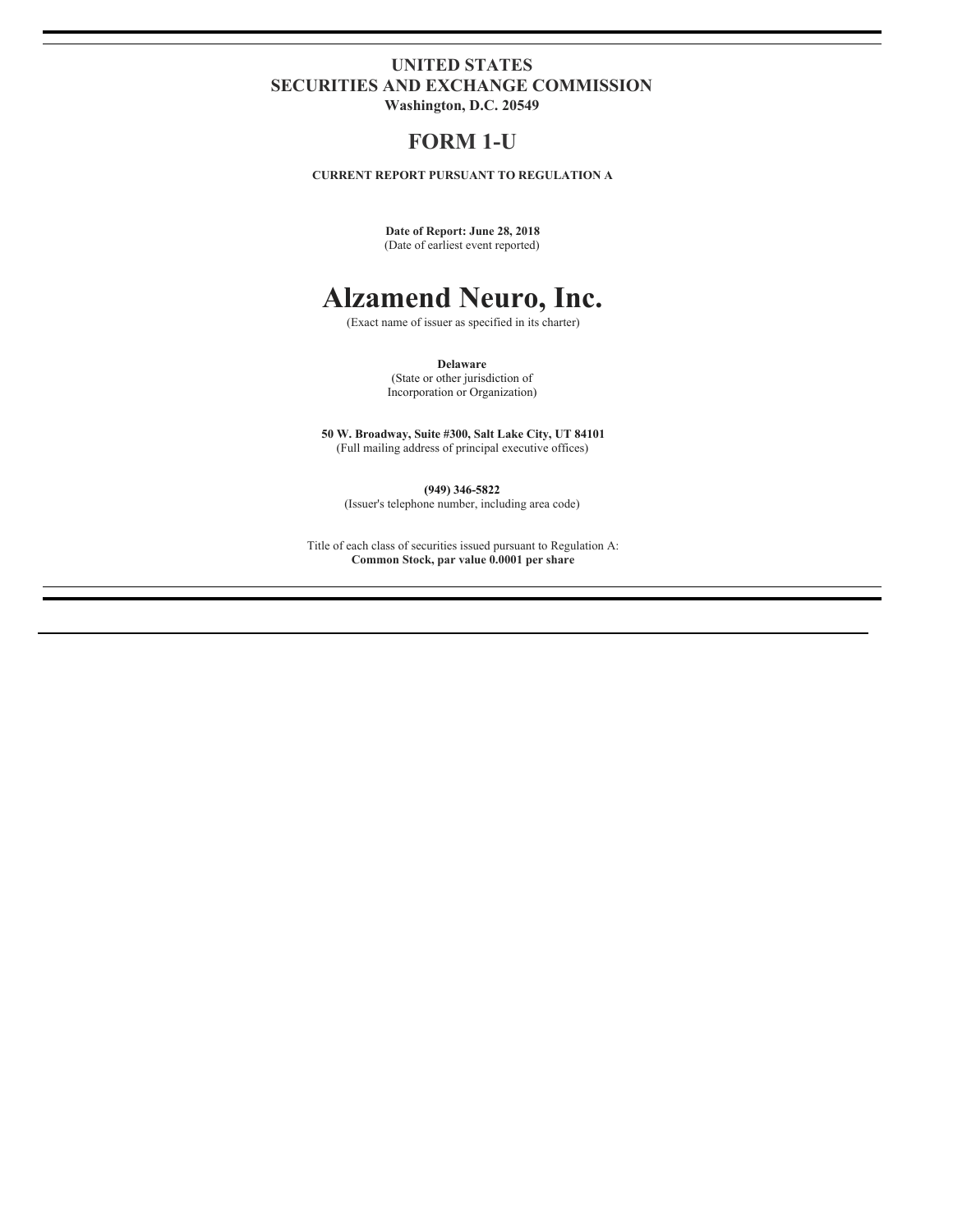As of June 28, 2018, (the "Effective Date"),the Board of Directors of the Corporation (the "Board") duly adopted, by unanimous written consent pursuant to Section 141(f) of the General Corporation Law of the State of Delaware, a resolution setting forth a proposed amendment of the Certificate of Incorporation of said corporation, declaring said amendment to be advisable and recommending said amendment to the stockholders of the Corporation for consideration thereof. In accordance with Section 228 of the General Corporation Law of the State of Delaware, shareholders of the Corporation holding the necessary number of shares as required by statute adopted and approved the amendment by written consent and that said amendment was duly adopted in accordance with the provisions of Section 242 of the General Corporation Law of the State of Delaware. In accordance with the unanimous written consent of the Board, the Fourth Article of the Corporation's Certificate of Incorporation was amended by adding the following section to the end of the Fourth Article to read as follows, subject to compliance with applicable law:

the issued shares of Common Stock, with a par value of \$0.0001 per share ("Old Common Stock"), outstanding or held as treasury shares as of the close of business on the Effective Date, shall automatically without any action on the part of the holders of the Old Common Stock be reverse split (the "Split") on a one-for-four basis so that four (4) shares of Old Common Stock shall be converted into and reconstituted as one (1) share of Common Stock, with a par value of \$0.0001 per share ("New Common Stock"). In lieu of issuing fractional shares as a result of the Reverse Split, the Corporation will round up to the next whole share of the Common Stock. Each holder of a certificate or certificates which immediately prior to the Effective Date represented outstanding shares of Old Common Stock (the "Old Certificates") shall, from and after the Effective Date, be entitled to receive a certificate or certificates (the "New Certificates") representing the shares of New Common Stock into which the shares of Old Common Stock formerly represented by such Old Certificates are reclassified under the terms hereof. Until surrender, each Old Certificate will continue to be valid and represent New Common Stock equal to one-fourth the number of shares of Old Common Stock including any fractional shares. Prior to the Effective Date, there are 197,114,804 issued and outstanding shares of Old Common Stock and 102,885,196 authorized but unissued shares of Common Stock. On the Effective Date, there will be 49,278,701 issued and outstanding shares of New Common Stock and 250,721,299 authorized but unissued shares of New Common Stock. The 197,114,804 shares of Old Common Stock are hereby changed into 49,278,701 shares of New Common Stock at the rate of one-for-four.